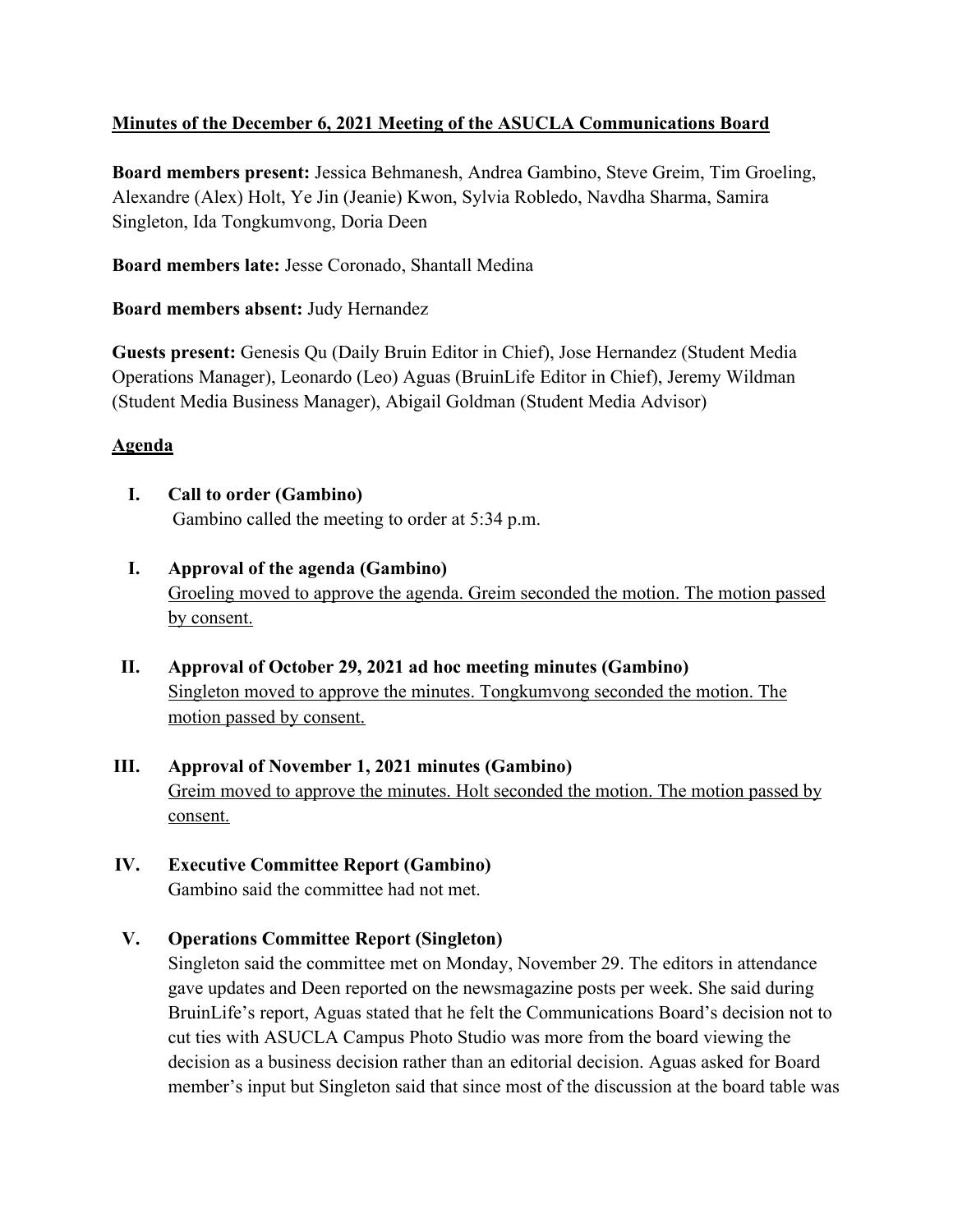during executive session, she was limited with her responses. She said during Daily Bruin's report, Qu said that the rivalry issue and the Native American Heritage issues went well, but the next couple of weeks would slow down because of winter closures. Qu said that Prime magazine launched as well. During Pacific Tie's report, Venkatesh said their weekly series were going well. Some were a little behind schedule, but they were publishing five to six times weekly online. During Ha'Am's report, Goldberg said they were a bit slow with putting out content because most of the writers were freshman, so they had to complete training, and they were still getting acclimated to the deadlines. He said they have been able to begin publishing, and they would try to double the content by next quarter.

## **VI. Finance Committee Report (Coronado)**

Deen said the committee had not met because the October financial statements had not been published. She said that Services and Enterprises were in the process of migrating over to NetSuite (a new GL system), and there were some delays with closing their October books, which delayed Comm Board's books, because there are pages needed from Services and Enterprises financial statement packet to finalize our books. Deen said she would report preliminary numbers during agenda item X.

#### **VII. Media Director's Report (Deen)**

Deen reported on the following:

#### *Newsmagazine Posts per Week*

Deen shared newsmagazine posts for weeks 6-10. All newsmagazines had published, but some were under the one article per week average due to them being short staffed.

#### *Printing*

Deen said that she just learned that our printing prices had increased by ten percent due to a paper shortage. This was the worse shortage in thirty years. She said that they planned to increase printing to three days per week during winter quarter, but they (Deen, Wildman, and Qu) would revisit to see if we could possibly reduce circulation to keep the prices close to budget.

### **VIII. Public Comment (Gambino)**

Qu said that the Daily Bruin was planning to start winter recruitment on Friday, December 10. He said they didn't need a lot of staff, but they were planning to use social media, flyering, Discourse, and Group Me to do most of their recruiting. Qu also said there may be a grievance coming to the Comm Board from the USAC president. He said she was not satisfied with the feature written about her in Prime. She came to the office with some other USAC members to complain about the article because some information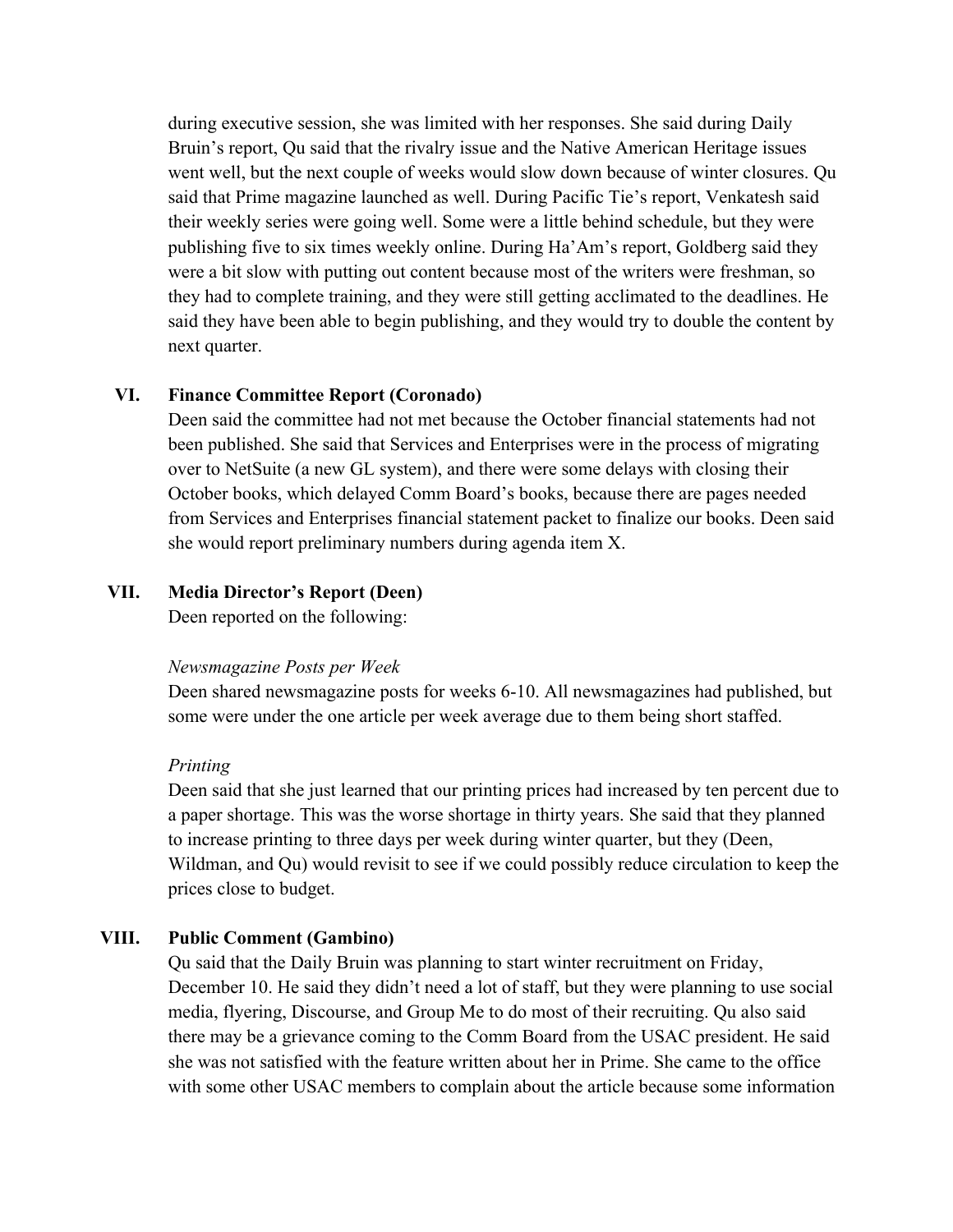from her public Twitter page was referenced in it. Also, she said she thought that parts of the interview were casual, so she didn't know that they were on the record, and the information was published. Qu said he said no to changing the article, but one of his managing editors conceded to de-escalate the situation. Qu said in retrospect, he made a mistake in allowing the article to be altered, and it also went against policy to change articles after being published, so they restored the article but left out the portion that reference her marijuana use. They informed the USAC president about their decision to restore the article, and she was not happy about that decision. Before the meeting ended with the president, other USAC members, and Daily Bruin upper management, the president asked when Prime would be on stands. The staff told her of the launch date. Qu said the next day when they went to grab Prime magazines from the stands, they were all gone.

## **New Business/Discussion Items**

## **IX. October Preliminary Financial Statements (Deen)**

Deen said that total income was \$148,951 and budgeted income was \$183,314 leaving us <\$34,363> (<19%>) under budget. Daily Bruin and Web Media were down 2% and 5% to budget respectively, but Outdoor was up 43%. The largest drive of the budget shortfall was timing for the BruinLife yearbook. It was budgeted to print in October but it will print in January. Preliminary Controllable Expense was \$90,297 and budgeted expense was \$142,044 leaving us \$51,747 (36%) better than budget. Part of the savings was also due to timing as the yearbook printing expense was not recorded since the yearbook hadn't printed. Cash reserves stood at \$777,000 leaving us \$511,000 above policy.

For November, Deen forecasted that Daily Bruin would be down 8% and both Web and Outdoor would be up to budget 59% and 89% to budget respectively.

Groeling asked what caused the delay in finishing the yearbook. Deen said it was partly due to image corrections for CPS senior portraits, and partly due to short staffing. Since the book was scheduled for a fall delivery, most of the work needed to be done over the summer, and BruinLife was short-staffed over the summer.

### **New Business/Action Items**

### **X. Committee Assignments (Gambino)**

### **a. Ida Tongkumvong**

Tongkumvong said she wanted to serve on the Operations Committee. Singleton moved to accept the committee assignment. Greim seconded the motion. The motion passed by a member vote of 11-0 with no abstentions.